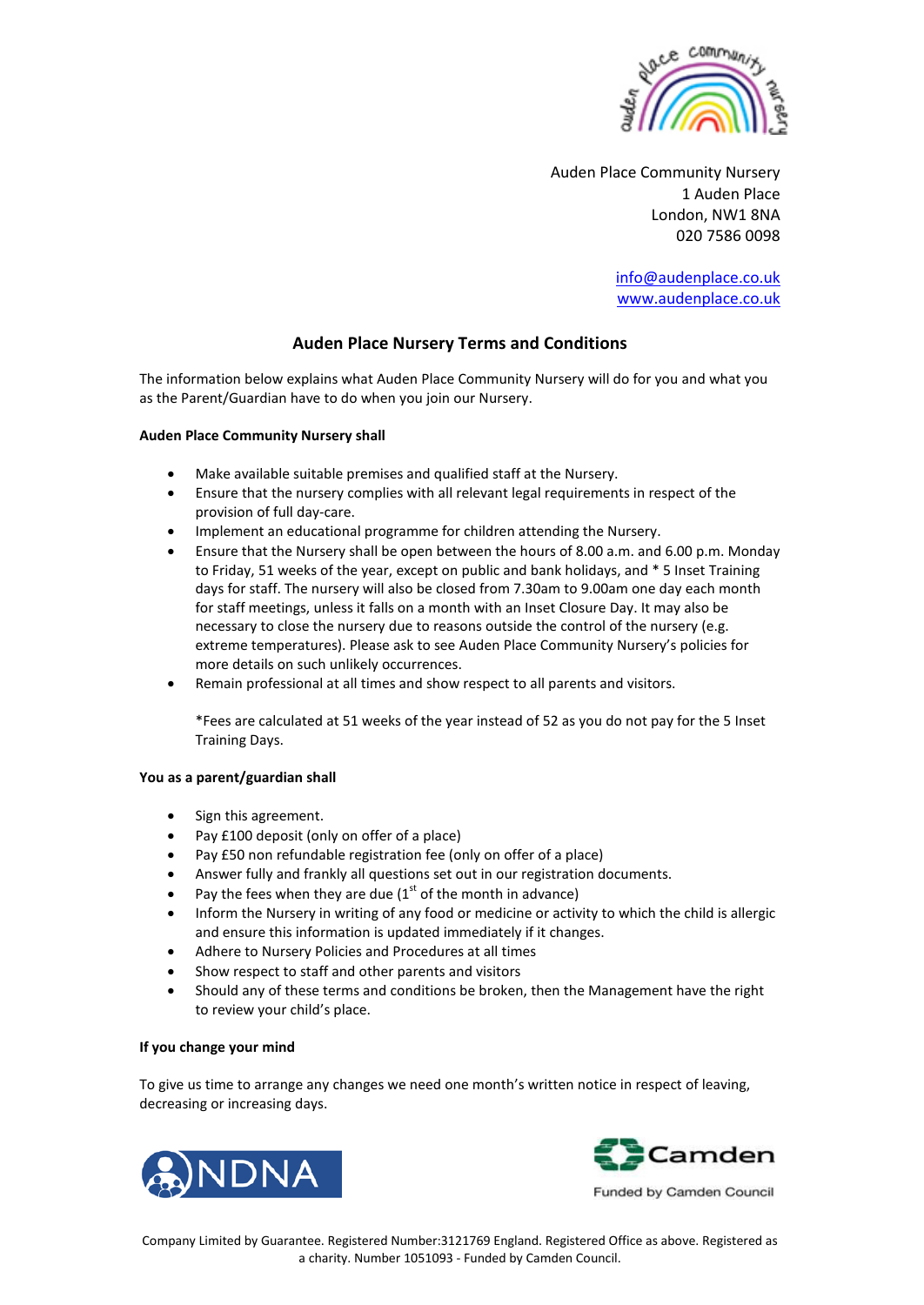

On accepting a nursery place and paying your deposit, if you decide you do not want to take up the place, you also have to give one month's notice.

Failure to give one month's notice will result in the loss of your £100 deposit.

### **Fees**

Once you have a place, we will not let it be used by anyone else and will make sure we have the correct staff and equipment. On that basis we have to make sure you understand the fees are payable even if:

- You or your child are sick on a day you use and you are unable to attend.
- You are on leave on a day you normally use and do not attend.
- A day you use is a public holiday

### **How you will pay us**

Like anything you buy – the childcare has to be paid for. We expect you to pay monthly in advance unless agreed in writing by us. You need to complete and return to nursery a standing order mandate either prior to joining, or on your first day of settling. Your first month's fees are due on your first day of settling. This can be paid by bank transfer \* , card payment, cheque or cash to the nursery manager and you will be issued with a receipt, after that a standing order must be put into place.

\*receipts are not issued for bank transfers.

### **Additional Costs**

Those parents who do not make their payment for nursery fees within the first 10 days of the month will be subject to a £25 a month fee to cover administration costs. Any bank charges incurred by the nursery due to returned cheques or standing orders, will be charged to the parent.

Payments made by card will be charged any costs the nursery incurs, for further details on this, please ask nursery management.

#### **Extra Days**

We do not allow you to swap your days. Extra days (i.e. those outside the days you normally use) can be arranged privately at the Nursery and will be charged at the same daily or sessional rate. Any extra days must be paid by cash or cheque, on or before the day required, to the Nursery Manager who will give you a receipt.

#### **Arrears**

Any parent going into a arrears of one month will have their nursery place reviewed.

#### **Fee increase**

Fees will be reviewed in August each year and any changes will come into effect on the  $1<sup>st</sup>$  October each year. The nursery reserves the right to review and increase the fees at other times in exceptional circumstances and on two months notice to all parents.





Funded by Camden Council

Company Limited by Guarantee. Registered Number:3121769 England. Registered Office as above. Registered as a charity. Number 1051093 - Funded by Camden Council.